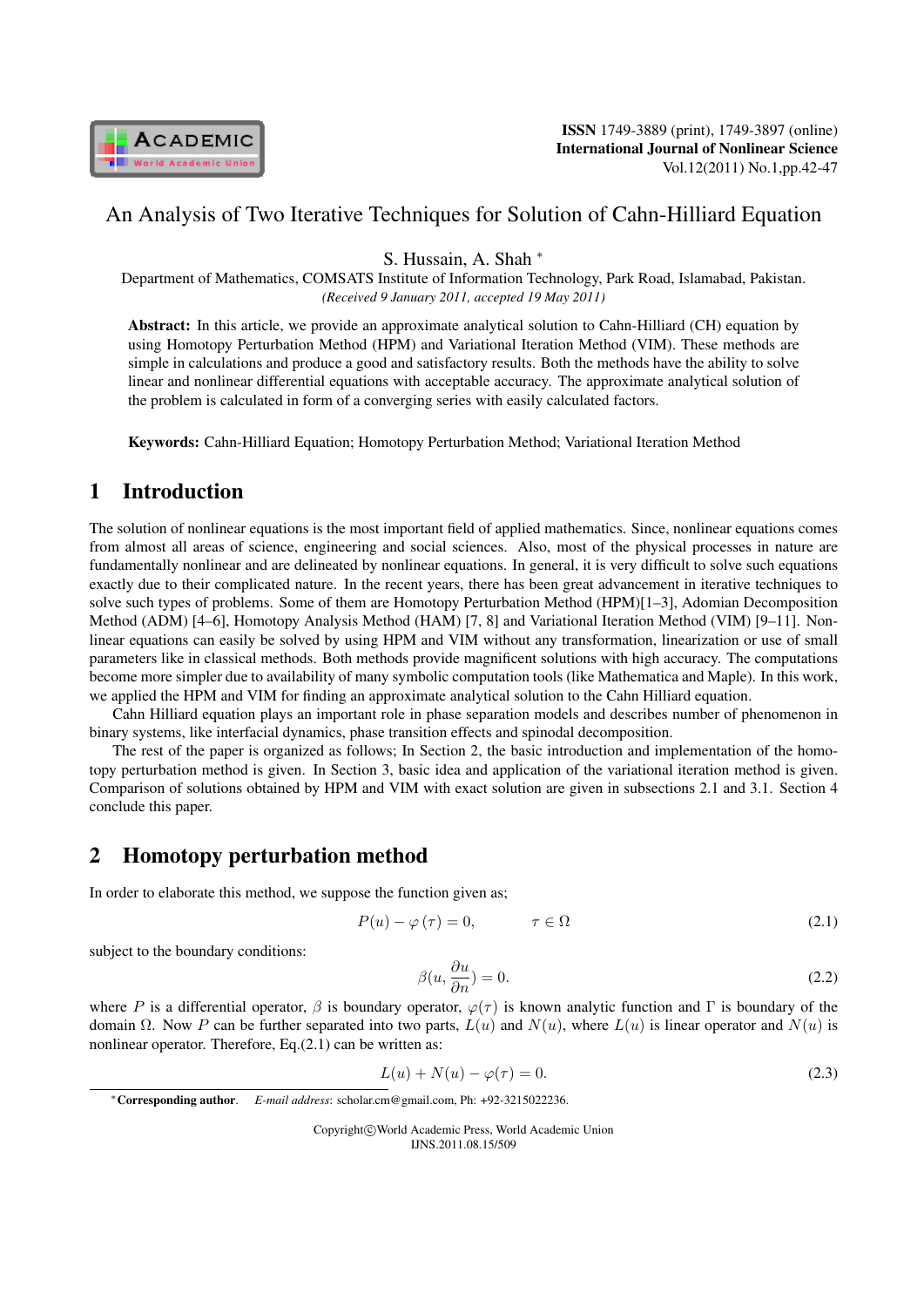By using homotopy technique, we make a homotopy  $\nu(\tau, q) : \Omega \times [0, 1] \to \mathbb{R}$  which satisfies:

$$
H(\nu, q) = (1 - q) [L(\nu) - L(u_o)] + q [P(\nu) - \varphi(\tau)] = 0, \quad \tau \in \Omega
$$
\n(2.4)

where  $q \in [0, 1]$  and is known as embedding parameter. The embedding parameter can be considered as an expanding parameter [1, 2], and  $u_0$  is an initial approximation of Eq.(2.1). From Eq.(2.4), for  $q = 0$  and  $q = 1$  we will have:

$$
H(\nu,0) = L(\nu) - L(u_0) = 0,
$$
\n(2.5)

$$
H(\nu, 1) = P(\nu) - \varphi(\tau) = 0,
$$
\n(2.6)

The variation of q from zero to one is same as change of  $\nu(\tau, q)$  from  $u_0$  to  $u(\tau)$ . In topology, this is called deformation, while the terms  $L(\nu) - L(u_0)$  and  $P(\nu) - \varphi(\tau)$  are called homotopy. By using HPM, we assume that the solution of Eq.(2.4) can be written as a power series in  $q$ :

$$
\nu = \nu_o + q\nu_1 + q^2\nu_2 + \dots \tag{2.7}
$$

Now setting  $q \rightarrow 1$ , Eq.(2.7) yields:

$$
u = \lim_{q \to 1} \nu = \nu_o + \nu_1 + \nu_2 + \dots \tag{2.8}
$$

In most cases, the series in Eq.(2.8) is convergent. The unknowns  $\nu_0$ ,  $\nu_1$ ,  $\nu_2$ ,  $\nu_3$ , ... can be found by comparing the like powers of  $q$  in Eq.(2.4).

### 2.1 Application of HPM

Consider the Cahn Hilliard equation having the form [12]

$$
\phi_t = \left(-\phi_{xx} + \phi^3 - \phi\right)_{xx} + \alpha\phi_x\tag{2.9}
$$

along with initial condition:

$$
\phi(0,x) = \phi_0(x)
$$

The initial guess for this problem is:

$$
\phi_0(x) = \phi(x, 0) = \tanh\left(\frac{1}{\sqrt{2}}x\right)
$$
\n(2.10)

The exact solution of Eq.(2.9) is given as (cf. [12])

$$
\phi(x,t) = \tanh\left(\frac{1}{\sqrt{2}}(x+t)\right)
$$
\n(2.11)

Let us introduce  $\nu(x, t) = \phi(x, t)$ , so Eq.(2.9) can be written as:

$$
\dot{\nu} + \nu^{(4)} - 6\nu \left(\nu^{(1)}\right)^2 - 3\nu^2 \nu^{(2)} + \nu^{(2)} - \alpha \nu^{(1)} = 0 \tag{2.12}
$$

$$
\dot{\nu} = \frac{\partial \nu}{\partial t}, \ \nu^{^{(1)}} = \frac{\partial \nu}{\partial x}, \ \nu^{^{(2)}} = \frac{\partial^2 \nu}{\partial x^2}
$$
 and  $\nu^{^{(4)}} = \frac{\partial^4 \nu}{\partial x^4}.$ 

The homotopy equation for Eq.(2.12) will be:

$$
(1-q)\left[\dot{\nu}-\dot{\phi}_0\right]+q\left[\dot{\nu}+\nu^{^{(4)}}-6\nu\left(\nu^{^{(1)}}\right)^2-3\nu^2\nu^{^{(2)}}+\nu^{^{(2)}}-\alpha\nu^{^{(1)}}\right]=0.\tag{2.13}
$$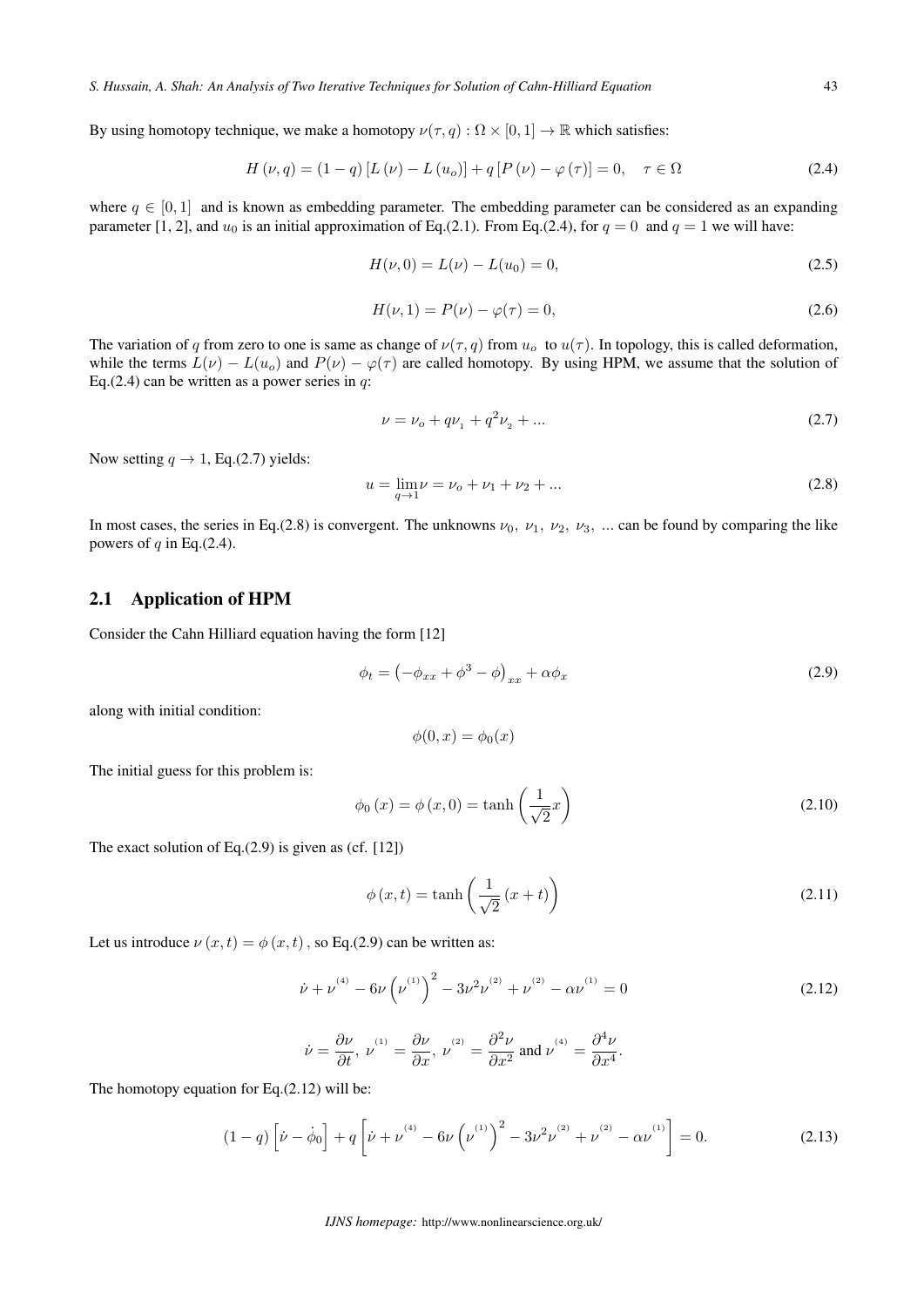Now using Eq.(2.7) in Eq.(2.13) and comparing the coefficients of like powers of  $q$ , we obtain the following system of equations:

$$
\dot{\nu}_0 = \dot{\phi}_0 \tag{2.14}
$$

$$
\dot{\nu}_1 = -\nu_0^{(4)} + 6\nu_0 \left(\nu_0^{(1)}\right)^2 + 3\nu_0^2 \nu_0^{(2)} - \nu_0^{(2)} + \alpha \nu_0^{(1)} \tag{2.15}
$$

$$
\dot{\nu}_2 = -\nu_1^{(4)} + 6\nu_1 \left(\nu_0^{(1)}\right)^2 + 12\nu_0 \nu_0^{(1)} \nu_1^{(1)} + 6\nu_0 \nu_1 \nu_0^{(2)} \n+3\nu_0^2 \nu_1^{(2)} - \nu_1^{(2)} + \alpha \nu_1^{(1)}
$$
\n(2.16)

$$
\dot{\nu}_{3} = -\nu_{2}^{(4)} + 6\nu_{2} \left(\nu_{0}^{(1)}\right)^{2} + 12\nu_{0}\nu_{0}^{(1)}\nu_{2}^{(1)} + 6\nu_{0} \left(\nu_{1}^{(1)}\right)^{2} + \alpha\nu_{2}^{(1)} - \nu_{2}^{(2)} + 12\nu_{1}\nu_{0}^{(1)}\nu_{1}^{(1)} + 3\nu_{1}^{2}\nu_{0}^{(2)} + 6\nu_{0}\nu_{1}\nu_{1}^{(2)} + 6\nu_{0}\nu_{2}\nu_{0}^{(2)} + 3\nu_{0}^{2}\nu_{2}^{(2)} \tag{2.17}
$$

$$
\dot{\nu}_{4} = -\nu_{3}^{(4)} + 6\nu_{3} \left(\nu_{0}^{(1)}\right)^{2} + 12\nu_{0}\nu_{0}^{(1)}\nu_{3}^{(1)} + 6\nu_{1} \left(\nu_{1}^{(1)}\right)^{2} \n+ 12\nu_{2}\nu_{0}^{(1)}\nu_{1}^{(1)} + 12\nu_{0}\nu_{1}^{(1)}\nu_{2}^{(1)} + 12\nu_{1}\nu_{0}^{(1)}\nu_{2}^{(1)} \n+ 6\nu_{0}\nu_{1}\nu_{2}^{(2)} + 6\nu_{1}\nu_{2}\nu_{0}^{(2)} + 3\nu_{1}^{2}\nu_{1}^{(2)} + 6\nu_{0}\nu_{2}\nu_{1}^{(2)} \n+ 6\nu_{0}\nu_{3}\nu_{0}^{(2)} + 3\nu_{0}^{2}\nu_{3}^{(2)} - \nu_{3}^{(2)} + \alpha\nu_{3}^{(1)} \n\dot{\nu}_{5} = -\nu_{4}^{(4)} + 6\nu_{4} \left(\nu_{0}^{(1)}\right)^{2} + 6\nu_{2} \left(\nu_{1}^{(1)}\right)^{2} + 6\nu_{0} \left(\nu_{2}^{(1)}\right)^{2}
$$
\n(2.18)

$$
5 = -\nu_{4} + 6\nu_{4} (\nu_{0}) + 6\nu_{2} (\nu_{1}) + 6\nu_{0} (\nu_{2})
$$
  
+12\n
$$
12\nu_{1} \nu_{1}^{(1)} \nu_{2}^{(1)} + 12\nu_{0} \nu_{0}^{(1)} \nu_{4}^{(1)} + 12\nu_{3} \nu_{0}^{(1)} \nu_{1}^{(1)}
$$
  
+12\n
$$
\nu_{1}^{(1)} \nu_{3}^{(1)} + 12\nu_{2} \nu_{0}^{(1)} \nu_{2}^{(1)} + 12\nu_{0} \nu_{1}^{(1)} \nu_{3}^{(1)}
$$
  
+6\n
$$
\nu_{1} \nu_{2} \nu_{1}^{(2)} + 6\nu_{0} \nu_{1} \nu_{3}^{(2)} + 3\nu_{0}^{2} \nu_{4}^{(2)} + 3\nu_{2}^{2} \nu_{0}^{(2)}
$$
  
+3\n
$$
\nu_{1}^{2} \nu_{2}^{(2)} + 6\nu_{0} \nu_{3} \nu_{1}^{(2)} + 6\nu_{0} \nu_{4} \nu_{0}^{(2)} + 6\nu_{1} \nu_{3} \nu_{0}^{(2)} + 6\nu_{0} \nu_{2} \nu_{2}^{(2)}
$$
  
-\n
$$
\nu_{4}^{(2)} + \alpha \nu_{4}^{(1)}
$$
\n(2.19)

Now on solving Eqs.(2.14-2.19), we get the following solutions:

$$
\nu_0 = \tanh\left(\frac{1}{\sqrt{2}}x\right) \tag{2.20}
$$

$$
\nu_1 = \frac{\alpha t}{\sqrt{2}} \left[ 1 - \tanh^2 \left( \frac{1}{\sqrt{2}} x \right) \right]
$$
\n(2.21)

$$
\nu_2 = \frac{\alpha^2 t^2}{2} \left[ -\tanh\left(\frac{1}{\sqrt{2}}x\right) + \tanh^3\left(\frac{1}{\sqrt{2}}x\right) \right] \tag{2.22}
$$

$$
\nu_3 = \frac{\alpha^3 t^3}{6\sqrt{2}} \left[ -1 + 4 \tanh^2\left(\frac{1}{\sqrt{2}}x\right) - 3 \tanh^4\left(\frac{1}{\sqrt{2}}x\right) \right]
$$
 (2.23)

$$
\nu_4 = \frac{\alpha^4 t^4}{12} \left[ \begin{array}{c} 2 \tanh\left(\frac{1}{\sqrt{2}}x\right) - 5 \tanh^3\left(\frac{1}{\sqrt{2}}x\right) \\ + 3 \tanh^5\left(\frac{1}{\sqrt{2}}x\right) \end{array} \right] \tag{2.24}
$$

$$
\nu_5 = \frac{\alpha^5 t^5}{60\sqrt{2}} \left[ \frac{2 - 17 \tanh^2\left(\frac{1}{\sqrt{2}}x\right) + 30 \tanh^4\left(\frac{1}{\sqrt{2}}x\right)}{-25 \tanh^6\left(\frac{1}{\sqrt{2}}x\right)} \right]
$$
(2.25)

*IJNS email for contribution:* editor@nonlinearscience.org.uk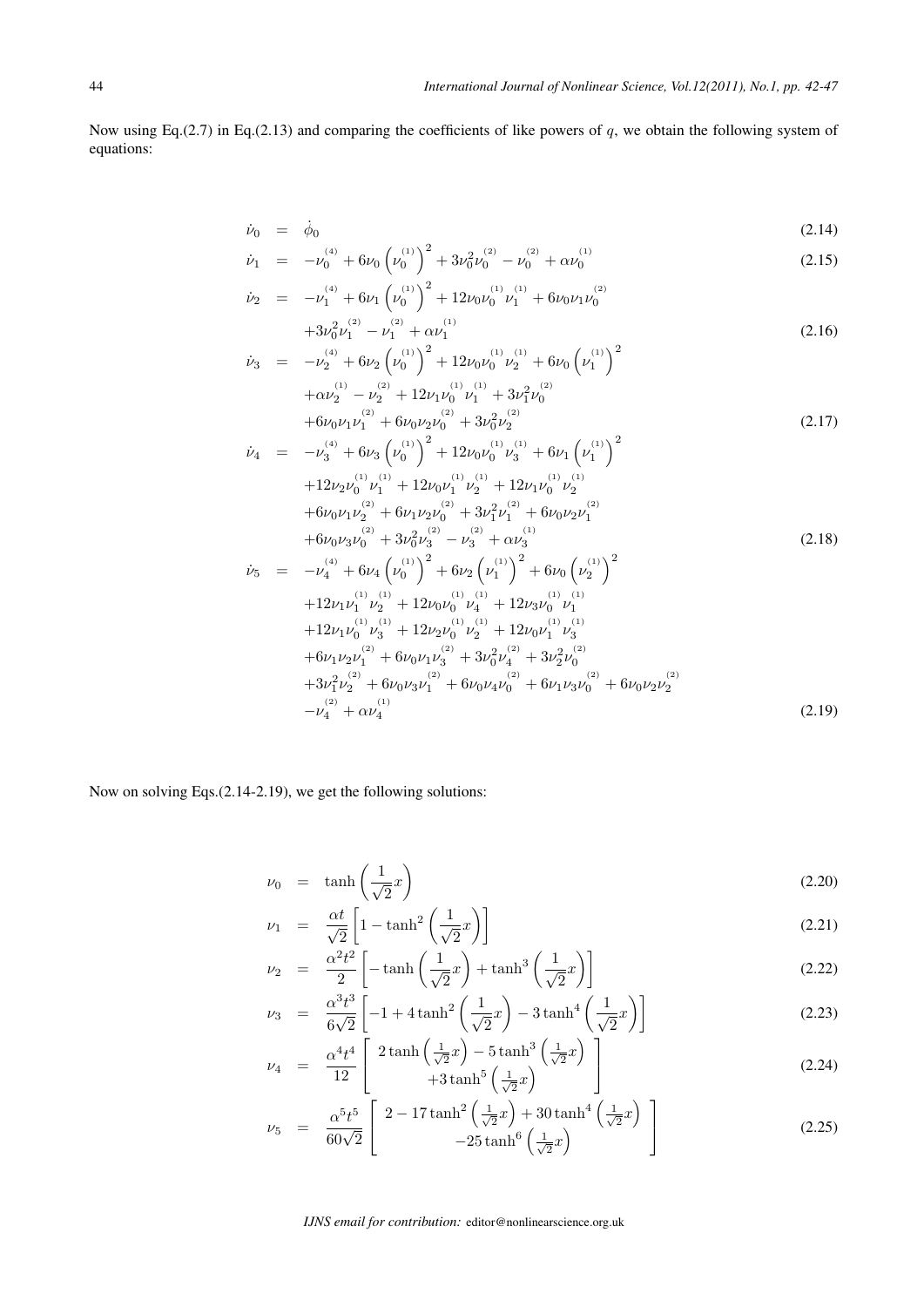For higher accuracy we can calculate higher order terms. Thus we have the final solution  $\nu(x, t) = \phi(x, t)$ , up to fifth order which is given as:

$$
\phi(x,t) = \tanh\left(\frac{1}{\sqrt{2}}x\right) + \frac{\alpha t}{\sqrt{2}} \left[1 - \tanh^2\left(\frac{1}{\sqrt{2}}x\right)\right] \n+ \frac{\alpha^2 t^2}{2} \left[-\tanh\left(\frac{1}{\sqrt{2}}x\right) + \tanh^3\left(\frac{1}{\sqrt{2}}x\right)\right] \n+ \frac{\alpha^3 t^3}{6} \left[-1 + 4 \tanh^2\left(\frac{1}{\sqrt{2}}x\right) - 3 \tanh^4\left(\frac{1}{\sqrt{2}}x\right)\right] \n+ \frac{\alpha^4 t^4}{12} \left[2 \tanh\left(\frac{1}{\sqrt{2}}x\right) - 5 \tanh^3\left(\frac{1}{\sqrt{2}}x\right) + 3 \tanh^5\left(\frac{1}{\sqrt{2}}x\right)\right] \n+ \frac{\alpha^5 t^5}{60\sqrt{2}} \left[2 - \frac{17 \tanh^2\left(\frac{1}{\sqrt{2}}x\right)}{430 \tanh^4\left(\frac{1}{\sqrt{2}}x\right) - 25 \tanh^6\left(\frac{1}{\sqrt{2}}x\right)}\right] + \dots
$$
\n(2.26)

#### Error analysis

Table 1: Absolute error between exact solution and the solution obtained by HPM for  $\alpha = 1$ .

| $t_n/x_n$ | 0.01                | 0.02                                                            | 0.03                | 0.04                                                    | 0.05                                    |
|-----------|---------------------|-----------------------------------------------------------------|---------------------|---------------------------------------------------------|-----------------------------------------|
| 0.1       |                     | $3 \times 10^{-11}$   $1 \times 10^{-11}$                       | 0.000000            | $5 \times 10^{-11}$                                     | 0.000000                                |
| 0.2       |                     | $1 \times 10^{-10}$ $1 \times 10^{-10}$                         | $1 \times 10^{-10}$ | $\boxed{2 \times 10^{-10}}$ $\boxed{2 \times 10^{-10}}$ |                                         |
| 0.3       |                     | $1 \times 10^{-10}$   $1 \times 10^{-10}$   $1 \times 10^{-10}$ |                     |                                                         | $2 \times 10^{-10}$ 1 $\times 10^{-10}$ |
| 0.4       | $1 \times 10^{-10}$ | $2 \times 10^{-10}$   $2 \times 10^{-10}$                       |                     | $2 \times 10^{-10}$                                     | $4 \times 10^{-10}$                     |
| 0.5       | $2 \times 10^{-10}$ | $2 \times 10^{-10}$                                             | 0.000000            | $3 \times 10^{-10}$                                     | $2 \times 10^{-10}$                     |

## 3 Variational iteration method (VIM)

In order to describe the basic idea of VIM, we suppose the nonlinear differential equation having the form:

$$
L(\psi(x,t)) - N(\psi(x,t)) = \varphi(x,t)
$$
\n(3.1)

where L is a linear operator and N is a nonlinear operator, and  $\varphi(x, t)$  is nonhomogeneous analytic function. By using VIM, we construct a correction functional given as [9, 10]

$$
\psi_{n+1}(x,t) = \psi_n(x,t) + \int_0^t \lambda \left\{ L \psi_n(x,\eta) + N \tilde{\psi}_n(x,\eta) - \varphi_n(x,\eta) \right\} d\eta \tag{3.2}
$$

where  $\lambda$  is Lagrangian multiplier, which can be found by using optimality condition and variational theory. The term  $\psi_n(x,t)$  shows the nth approximation and  $\tilde{\psi}_n(x,\eta)$  represents a restricted variation, which gives  $\delta\tilde{\psi}_n(x,\eta) = 0$ . The successive iterations provide an approximate solution  $\psi_{n+1}(x, t)$ ,  $n \ge 0$ . Finally the series solution is given as:

$$
\phi(x,t) = \lim_{n \to \infty} \phi_n(x,t). \tag{3.3}
$$

### 3.1 Application of VIM

Again consider the equation given in (2.9):

$$
\phi_t = \left( -\phi_{xx} + \phi^3 - \phi \right)_{xx} + \alpha \phi_x, \qquad (t, x) \in ]0, T] \times [0, L], \tag{3.4}
$$

along with initial condition:

$$
\phi(0, x) = \phi_0(x), \qquad x \in [0, L] \tag{3.5}
$$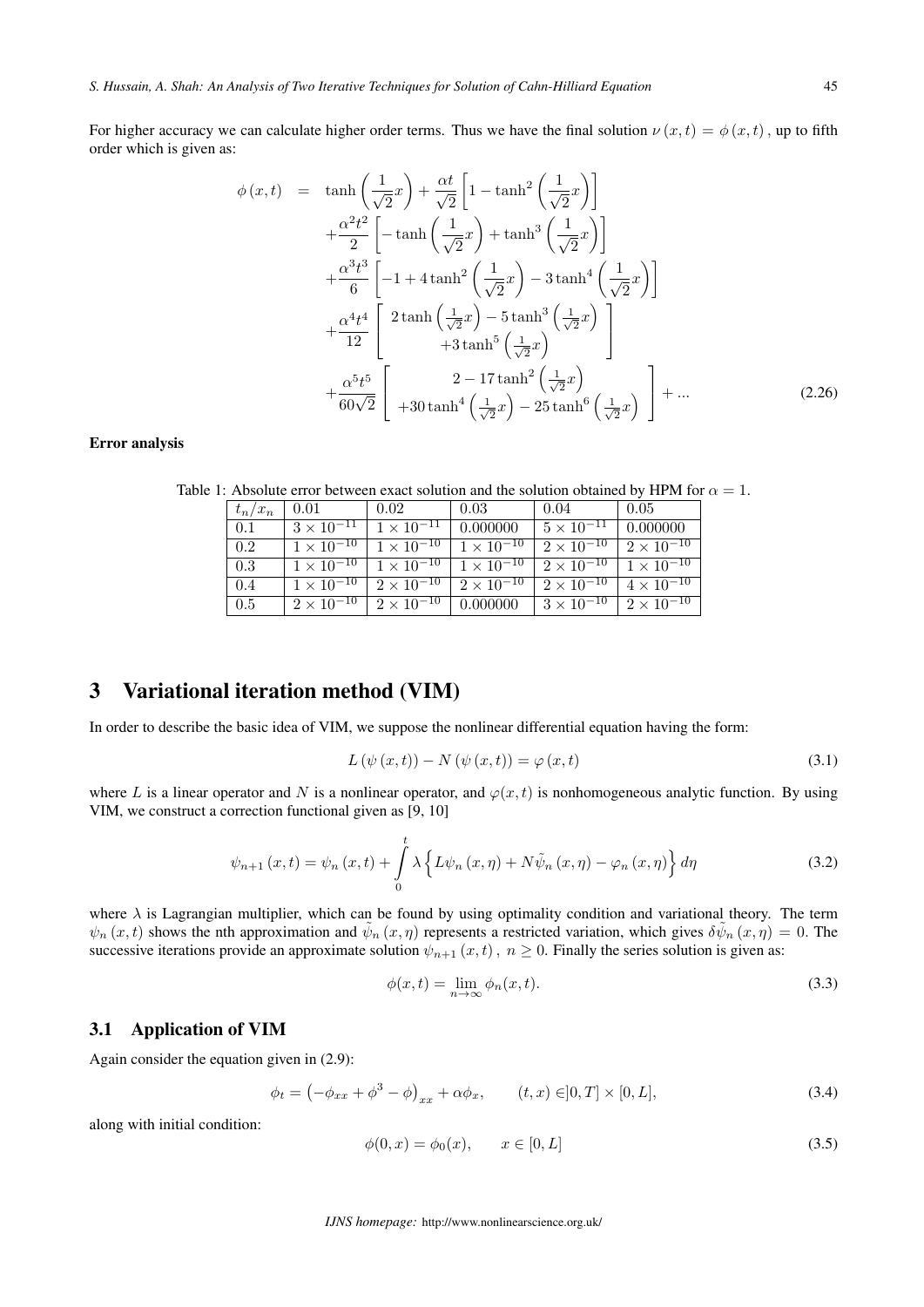The initial guess for this equation is given by Eq.(2.10). By using VIM, we have the correction functional for Eq.(3.4) in the form:

$$
\phi_{n+1}(x,t) = \phi_n(x,t) + \int_0^t \lambda \left\{ \frac{\partial \phi_n(x,\eta)}{\partial \eta} + \frac{\partial_n^4 \tilde{\phi}(x,\eta)}{\partial x^4} - \frac{\partial^2}{\partial x^2} \left( \tilde{\phi}_n^3(x,\eta) - \tilde{\phi}_n(x,\eta) \right) - \alpha \frac{\partial \tilde{\phi}_n(x,\eta)}{\partial x} \right\} d\eta \quad (3.6)
$$

The Lagrangian multiplier for Eq.(3.6) is found to be  $\lambda = -1$ , so the Eq.(3.6) becomes:

$$
\phi_{n+1}(x,t) = \phi_n(x,t) - \int_0^t \left\{ \frac{\partial \phi_n(x,\eta)}{\partial \eta} + \frac{\partial^4 \tilde{\phi}_n(x,\eta)}{\partial x^4} - \frac{\partial^2}{\partial x^2} \left( \tilde{\phi}_n^3(x,\eta) - \tilde{\phi}_n(x,\eta) \right) - \alpha \frac{\partial \tilde{\phi}_n(x,\eta)}{\partial x} \right\} d\eta \quad (3.7)
$$

For  $n = 0$ , and  $n = 1$  in Eq.(3.6), we obtained the following approximations:

$$
\phi_1(x,t) = \tanh\left(\frac{1}{\sqrt{2}}x\right) + t\left[\frac{\alpha}{\sqrt{2}} - \frac{\alpha}{\sqrt{2}}\tanh^2\left(\frac{1}{\sqrt{2}}x\right)\right]
$$
(3.8)

$$
\phi_2(x,t) = \tanh\left(\frac{1}{\sqrt{2}}x\right) + t\left[\frac{\alpha}{\sqrt{2}} - \frac{\alpha}{\sqrt{2}}\tanh^2\left(\frac{1}{\sqrt{2}}x\right)\right]
$$

$$
+ t^2 \left[\frac{\alpha^2}{2}\tanh^3\left(\frac{1}{\sqrt{2}}x\right) - \frac{\alpha^2}{2}\tanh\left(\frac{1}{\sqrt{2}}x\right)\right]
$$

$$
+ t^3 \left[\frac{\frac{15\alpha^2}{2}\tanh^7\left(\frac{1}{\sqrt{2}}x\right) - \frac{37\alpha^2}{2}\tanh^5\left(\frac{1}{\sqrt{2}}x\right)}{+\frac{29\alpha^2}{2}\tanh^3\left(\frac{1}{\sqrt{2}}x\right) - \frac{7\alpha^2}{2}\tanh\left(\frac{1}{\sqrt{2}}x\right)}\right]
$$

$$
+ t^4 \left[\frac{-\frac{21\alpha^3}{8\sqrt{2}}\tanh^8\left(\frac{1}{\sqrt{2}}x\right) + \frac{33\alpha^3}{4\sqrt{2}}\tanh^6\left(\frac{1}{\sqrt{2}}x\right)}{-\frac{9\alpha^3}{\sqrt{2}}\tanh^4\left(\frac{1}{\sqrt{2}}x\right) + \frac{15\alpha^3}{4\sqrt{2}}\tanh^2\left(\frac{1}{\sqrt{2}}x\right) - \frac{3\alpha^3}{8\sqrt{2}}}\right]
$$
(3.9)

Error analysis

Table 2: Absolute error between exact solution and the solution obtained by VIM for  $\alpha = 1$ .

| $t_n/x_n$ | 0.01                    | 0.02                      | 0.03                    | 0.04                             | 0.05                                              |
|-----------|-------------------------|---------------------------|-------------------------|----------------------------------|---------------------------------------------------|
| 0.1       | $1.2913 \times 10^{-7}$ | $1.0542 \times 10^{-6}$   | $3.6296 \times 10^{-6}$ | $8.7732 \times 10^{-6}$          | $1.7467 \times 10^{-5}$                           |
| 0.2       | $3.4610 \times 10^{-7}$ | $1.27885 \times 10^{-6}$  | $9.4758 \times 10^{-6}$ | 2.2614 $\times$ 10 <sup>-5</sup> | $4.4468 \times 10^{-5}$                           |
| 0.3       | $5.1030 \times 10^{-7}$ | $4.0983 \times 10^{-6}$   | $1.3884 \times 10^{-5}$ |                                  | $3.3034 \times 10^{-5}$   $6.4762 \times 10^{-5}$ |
| 0.4       | $6.0680 \times 10^{-7}$ | $4.8651 \times 10^{-6}$   | $1.6456 \times 10^{-5}$ | $3.9095 \times 10^{-5}$          | $17.6529 \times 10^{-5}$                          |
| 0.5       | $6.3290 \times 10^{-7}$ | $1.5.0696 \times 10^{-6}$ | $1.7131 \times 10^{-5}$ | $4.0656 \times 10^{-5}$          | $7.9504 \times 10^{-5}$                           |

# 4 Conclusions

We have successfully applied two iterative methods i.e., Homotopy Perturbation Method and Variational Iteration Method to solve nonlinear Cahn-Hilliard equation. The computed solutions agree very well with the exact solution of the problem as shown in table 1 and table 2. The advantage of these methods over other methods like classical perturbation method and homotopy analysis method, is that these are very simple and straightforward in their application.

## **References**

- [1] He, J.H.. Comparison of homotopy perturbation method and homtopy analysis method. *Appl. Math. Comput.*, 156(2004): 527-539.
- [2] He, J.H.. Homotopy perturbation method for solving boundary value problems. *Phy. Lett. A*, 350(2006): 87-88.